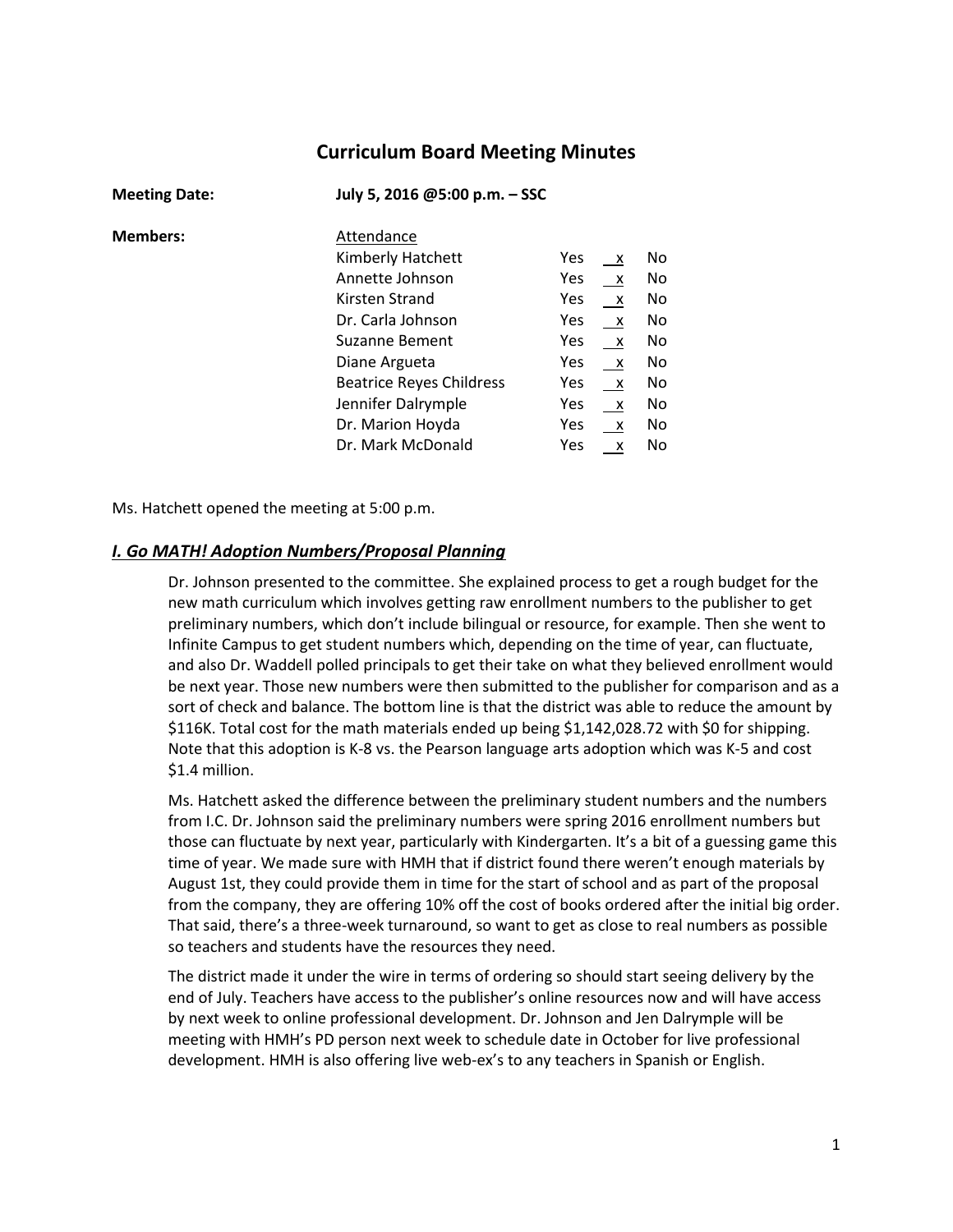Ms. Strand asked which fiscal year the purchase was made from; Dr. Johnson said FY17. Ms. Strand asked about the language arts from Pearson; Dr. Johnson explained that part was paid out of FY16 and part out of FY17.

# *II. Curriculum Planning Update*

Ms. Argueta presented. She stated they've had many meetings with Dr. Hoyda who has provided guidance as to what exactly curriculum should look like. Meetings have included mapping out tasks and goals and then the accomplishment and content core areas for all preK-12. Ms. Bement explained, for example, that all buildings will be getting extra resource support next year and that part of planning has been working on an FAQ document since it's a change in service delivery in order to be more inclusive. Resource teachers are going to be doing push in so with that, resource teachers have questions, e.g., how will the grades happen, is this coteaching – so we've been listening as those come in and will be sharing the answers with principals, at the special education department meeting, and at various upcoming professional development workshops, as well as just informal staff meetings.

Ms. Johnson said that's more on the special education side and Ms. Bement agreed. Ms. Johnson asked if the district has ever done a cost analysis on the changes. Ms. Bement clarified that Ms. Johnson meant for the increase in the new service delivery and Ms. Johnson agreed and stated the numbers have been a little fuzzy. Ms. Bement explained that special ed teachers fell under district for funding source and since the district is paying we're able to claim for the personnel report. It's cost neutral in regard to the re-purposing of the existing positions since they're teachers and assistants that the district already employs. The only cost is the additional six teacher salaries.

Ms. Johnson asked how many co-teaching positions exist across the district currently; Ms. Bement answered 12 total. Ms. Johnson asked if Ms. Bement was able to get the one-on-one in the IDEA budget; Ms. Bement said she has been working on it but that the state has not released the IDEA grant applications yet for the upcoming school year. Ms. Bement said district will be getting more funds – approximately \$3.2 million this year vs. \$3.1 last year. She doesn't have the numbers in front of her but can provide them at a later date.

Ms. Johnson asked Dr. Hoyda if she has experience with the co-teaching model; Dr. Hoyda explained she's had some but compared to what's being done in the district, it's minimal. Ms. Bement has explained that co-teaching is currently being done at elementary and secondary and the plan is to meet in the middle but Dr. Hoyda said she needs to learn more about it. The least restrictive environment (LRE) has influenced how the district delivers services. Moving special education students into gen ed settings is mutually beneficial for both sets of students – test scores increase and we're able to bridge the achievement gap because students are exposed to a gen ed curriculum, rather than a different special education curriculum or a watered down version of the gen ed one.

Dr. Hoyda asked on the continuum of services, what other services might students with an IEP be eligible for besides participating in a co-teaching model? Ms. Bement explained that in addition to co-teaching, the district's special education offers resource services, instructional classrooms, Hope Wall school in conjunction with West Aurora, and then outplacement facilities as well. Dr. Hoyda asked if all special education teachers are paid through the grant; Ms. Bement said no – try to pay as much staff as possible out of district funds in order to maximize the personnel reimbursement. Paying for certified and classified staff out of the grant is considered double dipping.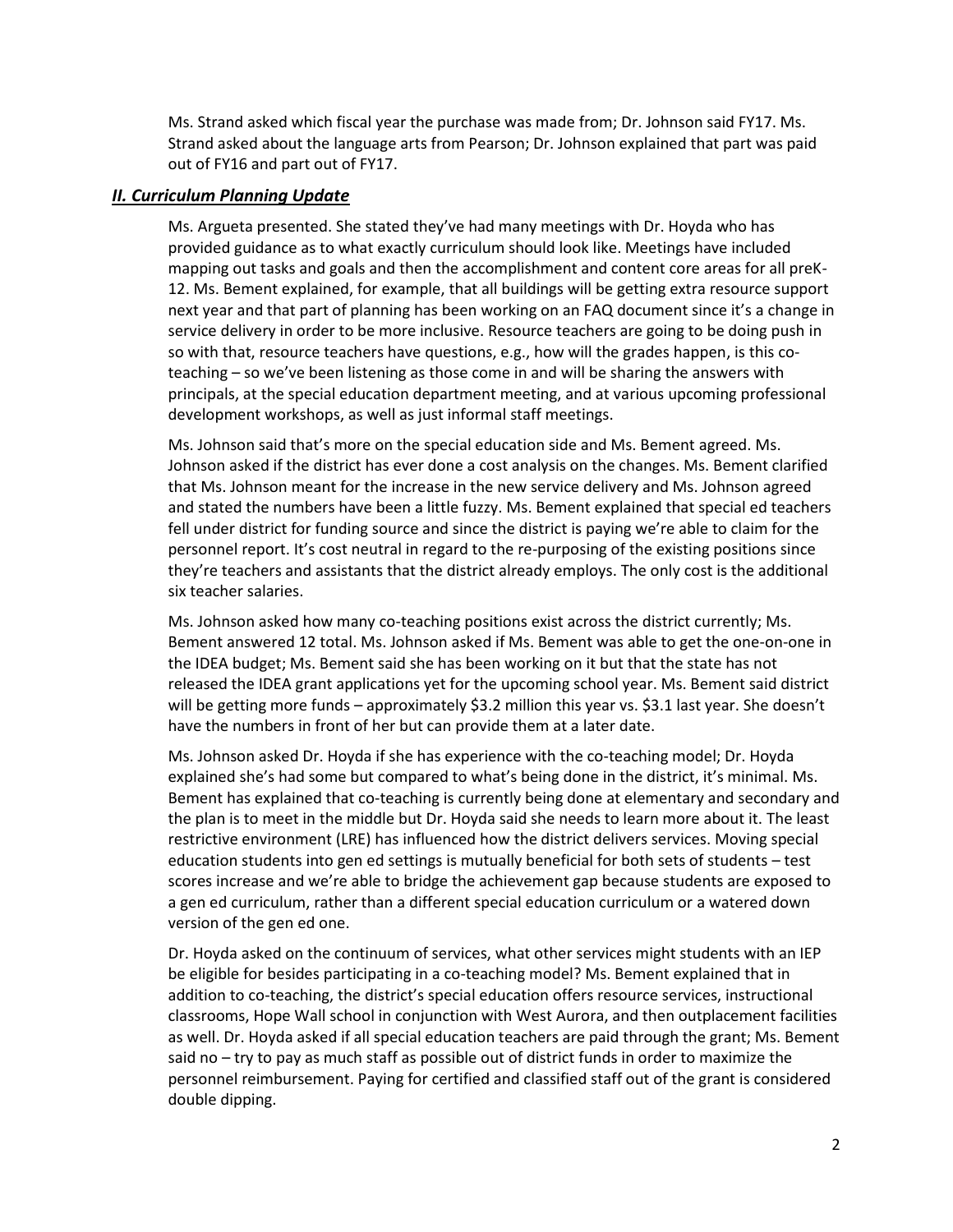Dr. Hoyda asked how much is eventually reimbursed; Ms. Bement said that's based on how many staff the district is able to claim so right now, the department is about 450 and more than 100 are certified staff. Out of those 100, about 93 are paid for out of district funds. So 93 multiplied by \$9500.00. We pay staff then submit for grant reimbursement over the summer. More assistants are paid for out of the grant, however, just because they're added as kids move in or as case numbers change and that might not be something that was taken into account in the original budget. Ms. Bement explained she had been working with Christi Tyler in the business office to move as many off the grant as possible in order to maximize staff reimbursement.

Ms. Hatchett added that she found how the budget is set up and where the dollars are coming from very confusing – it needs to be clearer. Ms. Johnson added that have been trying to move staff from the grant to district funds in order to eliminate the 38% penalty – it wasn't making sense. Ms. Hatchett said all of that needs to be taken into consideration when budget is initially set up so that we can get the most out of the money we're spending and from the money we get from the state.

Ms. Johnson asked if doing any better about getting some of the outplaced students back; Ms. Bement said the district's Extension lease is up after the school year and a lot is dependent on that. However, the reimbursement on outplacements is high, so that's an added benefit.

Ms. Argueta explained that a task management document for curriculum has been created that acts as a monitoring tool. It allows us to know the when, who, what, where, and why of curriculum development and makes us preplan and stay on top of it. Jennifer Dalrymple presented on that. Ms. Dalrymple said that the document has all the projects the department is working on in it – including bilingual and special ed – and they've added a "task completed" date column as well at Dr. Hoyda's recommendation.

Ms. Argueta stated that another discussion item has included ensuring that everyone knows what trainings are upcoming and what the processes are for those trainings as well as any new projects coming along. Ms. Dalrymple explained that all the professional development the district offers is put into an electronic catalog in MyLearningPlan (MLP), a web-based application. If, for example, there's an offering for K-5, anyone who has K-5 in their online profile gets pushed out an email regarding that PD opportunity. Additionally, MLP sends out reminder emails once staff is signed up for a workshop. It's one vehicle to let people know what's going on. Also put together a catalog of all summer activities – the Tech Academy, ReadyGEN Biliteracy Pathways, bilingual department, summer school science and math – was reviewed by staff on May 20th and again on June 17th. Maria Kilgore, the instructional technology coordinator, has also sent out updates regarding her Tech Academy offered in June and again in August. So between MLP and documents being sent out by the T&L department, we are really trying to keep the lines of communication open.

# *III. Summer Activities with New Adoptions*

Dr. Johnson explained it's been a very busy summer in preparation for the three new curriculum area adoptions. Ms. Dalrymple updated committee on professional development in those areas. She said from ReadyGEN/Biliteracy Pathways, eight critical components for teachers were chosen to cover. Assessments were left out for the summer because we wanted to have the director of assessment in place before sending out a message about that. The seven remaining topics include: materials, technology, small group, whole group, writing, differentiated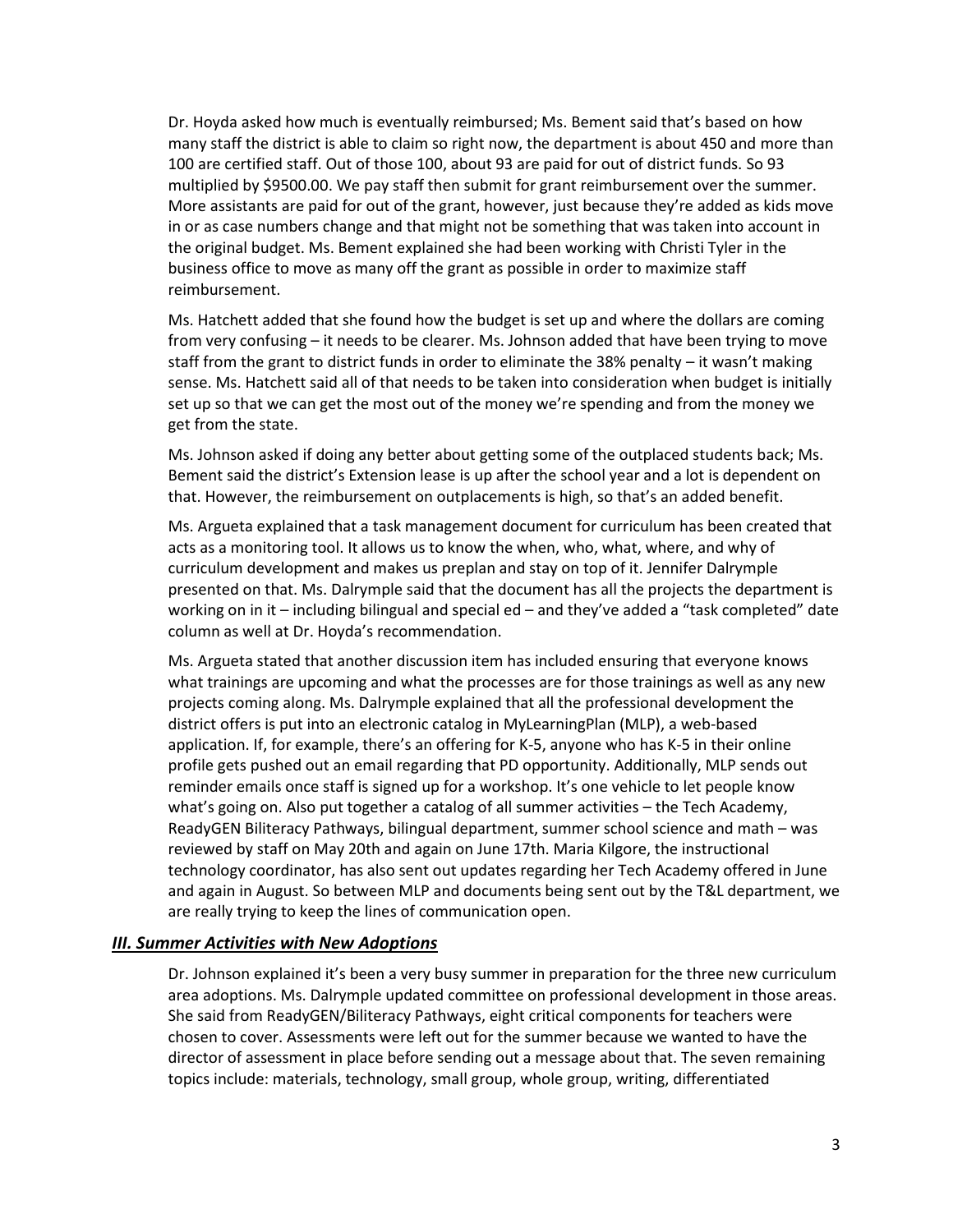instruction, and foundational skills and routines. Each is offered three times – once in June, once in July, and once in August. They were all listed in the catalog and put into MLP.

Ms. Hatchett asked if the PD was required; Ms. Dalrymple explained that they are not required in the summer and that staff are paid to attend; it's what's referred to as Tier 2 PD, which is more advanced and in depth than what they would receive during the school year, either through SIP days, after school sessions, or through Pearson consultants. The summer sessions were for teachers who wanted to get a head start and build that foundation.

Ms. Hatchett asked if it's required in the fall for those teachers who did not attend over the summer; Ms. Dalrymple said it will come up during SIP days, at after school trainings, or through interactions with consultants.

In terms of science, district is offering a STEMScopes PD in August and Veneer is coming out twice – they handle all the probes. One of the sessions is an open PD and the other is especially for the science curriculum council which is a Tier 3 model – a train-the-trainer model where those teachers can then go help in the buildings.

Ms. Johnson asked how we're doing with the science labs at the schools; Dr. Johnson stated there's some question as to who is paying and she will be investigating this. District applied for a large grant that would have helped with funding and there were questions as to whether we were supposed to wait until it's awarded in November. Dr. Johnson understanding was that work on the labs would be starting this summer to be ready for fall; however, the other parties thought we weren't starting until we know if we got the grant.

Ms. Johnson said there's a very good chance will not get grant. She checked on it personally and classroom remodel isn't covered in it.

Dr. Johnson said having saved money on the math adoption, there is some money in the T&L budget to possibly put toward this. She will crunch some numbers, see what we can get done, and talk to B&G to get things rolling. Dr. Johnson explained she had not been waiting on the grant, regardless, and if can use some of the money originally budgeted for the new math curriculum that would be great. Ms. Johnson also mentioned the \$5.3 million in poverty money and stated it should not be a problem. Dr. Hoyda said that Dr. Johnson should meet with Alex DiMare very soon as their workload is very heavy.

Dr. Johnson stated as far as materials and delivery ordering, the principals were provided with a spreadsheet to manage and track extras or shortages so that the district can be efficient in terms of resources. Ms. Strand said keeping track of materials has been a problem in the past and Dr. Johnson agreed. She stated the APs have been great about going to other buildings to trade resources with each other as needed.

Dr. Johnson said ReadyGEN/Biliteracy Pathways is mostly in but there's some that still needs to be delivered.

As far as science, teachers already have access to all the technology but the NGSS kits are arriving July 21st for K-5 and August 1st for 6-8. Principals will be responsible for purging old kits.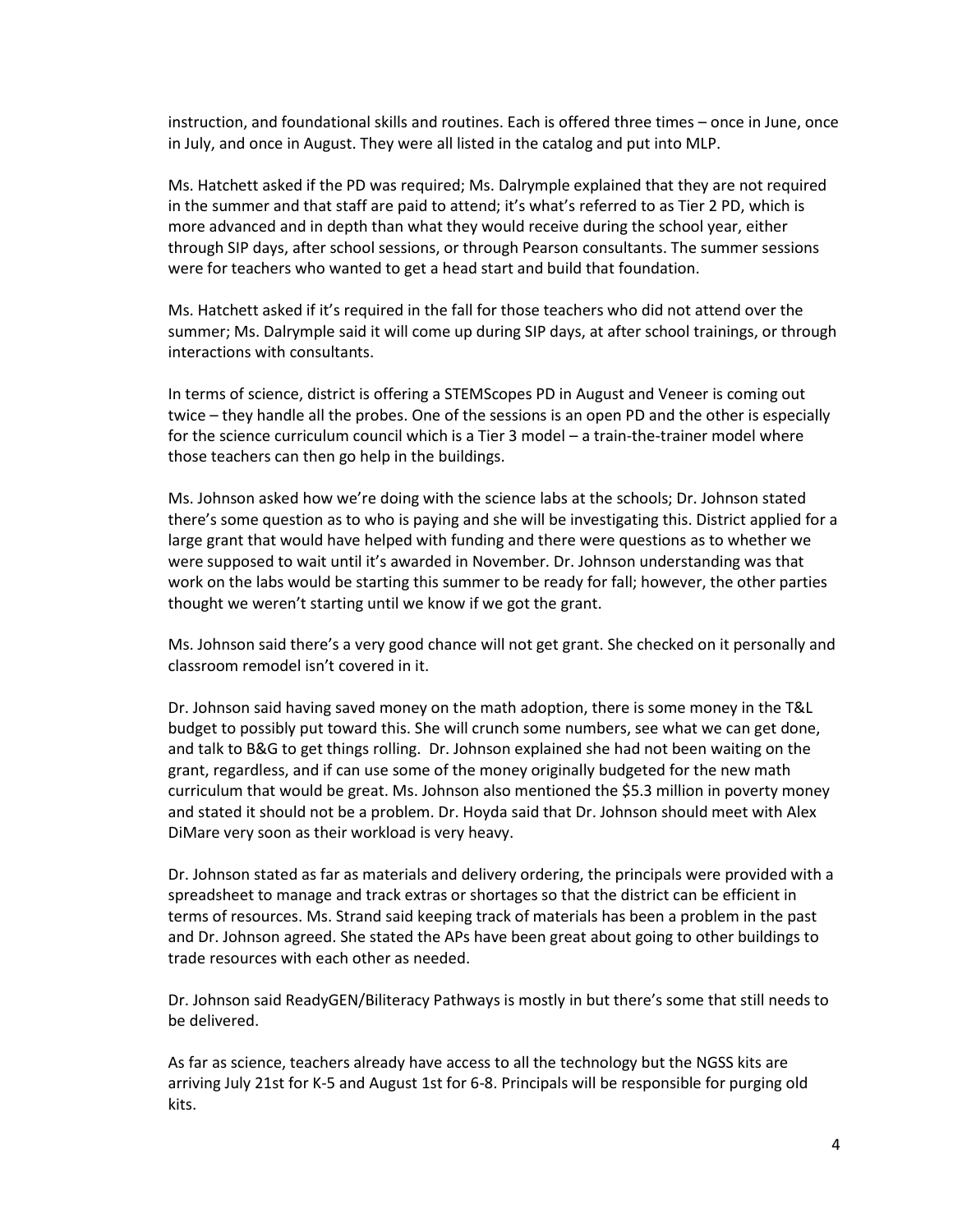More science materials will be ordered this week, including the new science textbooks.

Math will be arriving in July.

The state has a new mandate regarding fitness testing which needs to be reported by May of 2017 so the district has purchased FitnessGram for all buildings, in addition to some tools that will help assess fitness. That has all been disseminated to the buildings as of last Friday.

Ms. Bement talked about the special education conversion to ReadyGEN rather than having a special curriculum. However, the life skills and special learning programs will still have a separate curriculum as appropriate based on the student's cognitive abilities.

Ms. Argueta said have been having ongoing meetings with Pearson specialists regarding PD planning, starting in May and continuing in July, to ensure the specialists are presenting PD aligned to district goals. We look through PowerPoints and visit trainings to make sure that what's happening in the planning sessions is making it to the PD workshops.

Bilingual learning to read and write in Spanish is very different so to facilitate that, we have a group of K-2 bilingual teachers, two bilingual facilitators, Analy Gonzalez, and Ms. Argueta meeting to work on writing bilingual literacy framework (BUF) units using Biliteracy Pathways/ReadyGEN, STEMScopes, Go Math! It's a resource for the teachers to have their dayto-day outline done for them, telling them exactly what materials and methods to utilize so students can better toggle between the English and Spanish languages. Will talk more about that as we move toward dual language instruction. It's a way to support teachers with the gaps in curriculum. Using a BUF gives guidance to bilingual teachers to bridge those gaps and allows them to better plan and deliver instruction in all content areas.

In addition, we are very excited to be working with Cheryl Urow, our literacy expert consultant. She will be vetting these BUF units to ensure they're up to par with Spanish literacy. Teachers will also provide feedback that will inform the units as we go along. Ms. Hatchett stated there seems to be a lot going on in T&L and she hopes everyone is on board to get the training they need to implement it all.

Ms. Strand added that the district has lost a lot of key staff in a short time period – what ramification does that have on the remaining staff? The committee wants to make sure they aren't working 24/7 and ensure they're being supported. How can we do that?

Ms. Argueta stated the team has discussed that as there are actually four areas in T&L we're working with because social studies was just adopted last year. It's tough when you're working outside your normal curriculum cycle.

Ms. Hatchett asked that now all the curriculum areas are all on the same cycle, how do we stagger that. Dr. Johnson agreed that that is something that will need to be looked at and the cycle recalibrated. High school still needs to be looked at as they need to be aligned with the other grade levels. There are certain aspects of the curriculum areas that need to be looked at as well, for example, magazines. There are a lot of adjustments and tweaks that need to be done. Would like to take a look at a revised calendar of curriculum renewal and decide what we need to recalibrate first, along with the high school coming in and seeing how everything fits.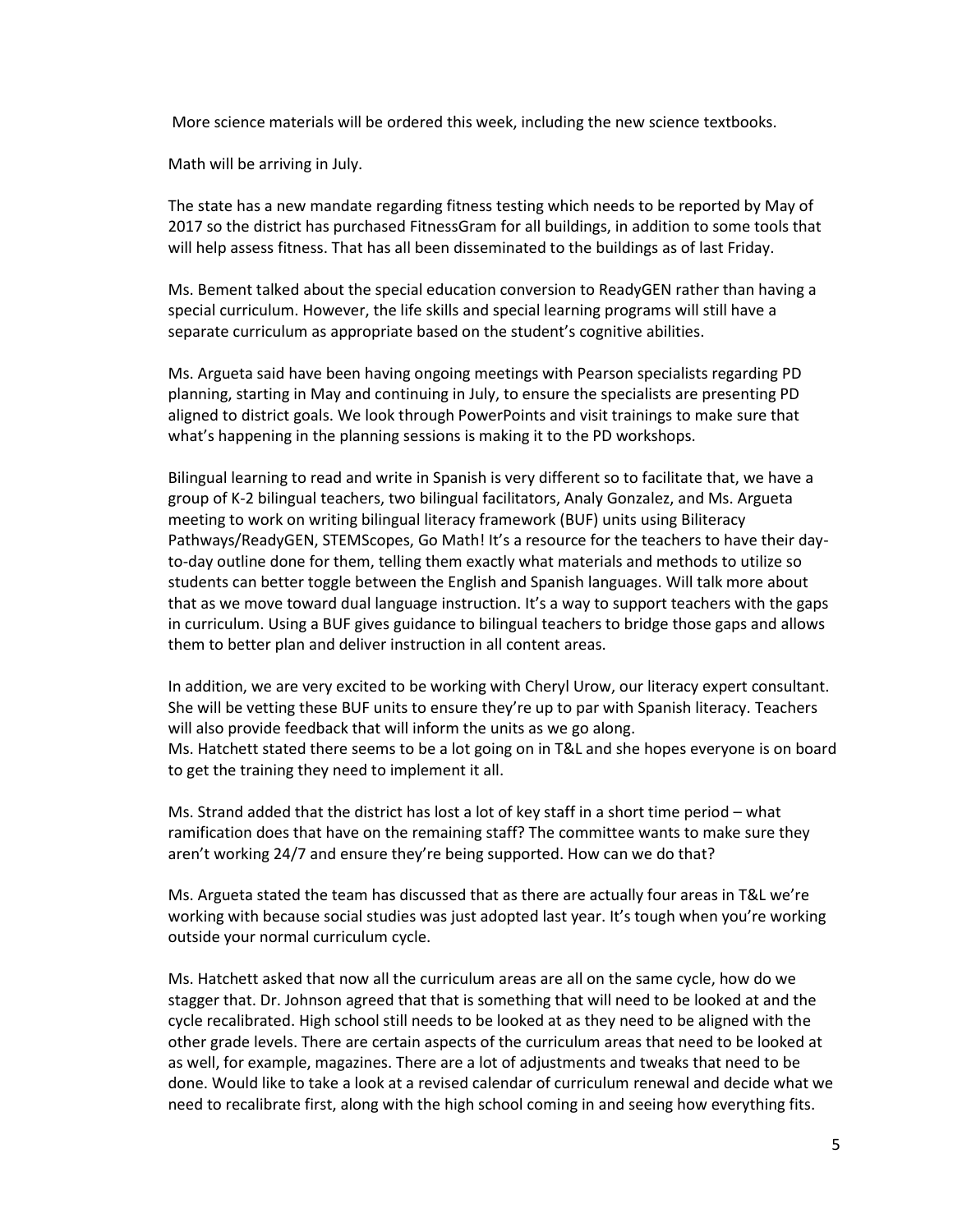Ms. Hatchett said Dr. Waddell talked a lot about implementing the curriculum with fidelity. It's important to spend some time with principals to help them understand what needs to leave the curriculum and what's coming in. Dr. Johnson agreed.

Ms. Bement added that some special education resources have been collected so that teachers are not tempted to use them.

*ACTION ITEM:* Ms. Hatchett asked that for next curriculum committee meeting, T&L staff really start to think about what's needed to implement these rollouts smoothly, whether it's extra help or hands to make that happen.

Ms. Bement said they have already discussed some of that with Dr. Hoyda as there are key people missing and there are compliance issues that need to be addressed.

Dr. Johnson stated that they're working really well together as a team with Dr. Hoyda in terms of curriculum and in terms of the ASC and delegating responsibility.

Ms. Johnson said don't necessarily wait for the board as it has never approved consultants. That is something that's really up to Dr. Hoyda and Dr. McDonald.

Dr. Hoyda said best to find places that specialize and have expertise in particular areas that can assist and provide direction, like universities, for example, to help with direction, oversight, planning, implementation, and follow up. Best to do what we're strongest in and outsource the rest.

Dr. Hoyda also feels it's important to update the committee on steps taken to ensure the Pearson professional development is going to meet everyone's expectations.

Dr. Johnson explained that the board originally approved two Pearson consultants, one for Biliteracy Pathways and one for ReadyGEN, to do professional development. They have begun their workshops but the district has found their work is not up to expectations after observing sessions and gathering teacher feedback. Pearson has been notified of our dissatisfaction and concerns and on July 6th Dr. Johnson and colleagues will be meeting with Pearson's senior vice president for professional development and other representatives to express that while we're paying a lot of money for this programming, we're not getting what we want. We need reassurances that it will change but if not, we're prepared to design a contingency plan and get a refund from Pearson if they don't.

Ms. Hatchett asked what's missing; Ms. Argueta explained that the Spanish literacy has not been up to par. In addition, the Pearson Biliteracy Pathways person is not a fluent Spanish speaker and that's a problem. Pearson person attended a Chery Urow training we had in-house and attempted to implement some of what she learned but it was incorrect.

Pearson also cancelled a training directly with participants when we specifically told them not to do that, that we would share that with staff ourselves as we have contingency plans in place for when that happens.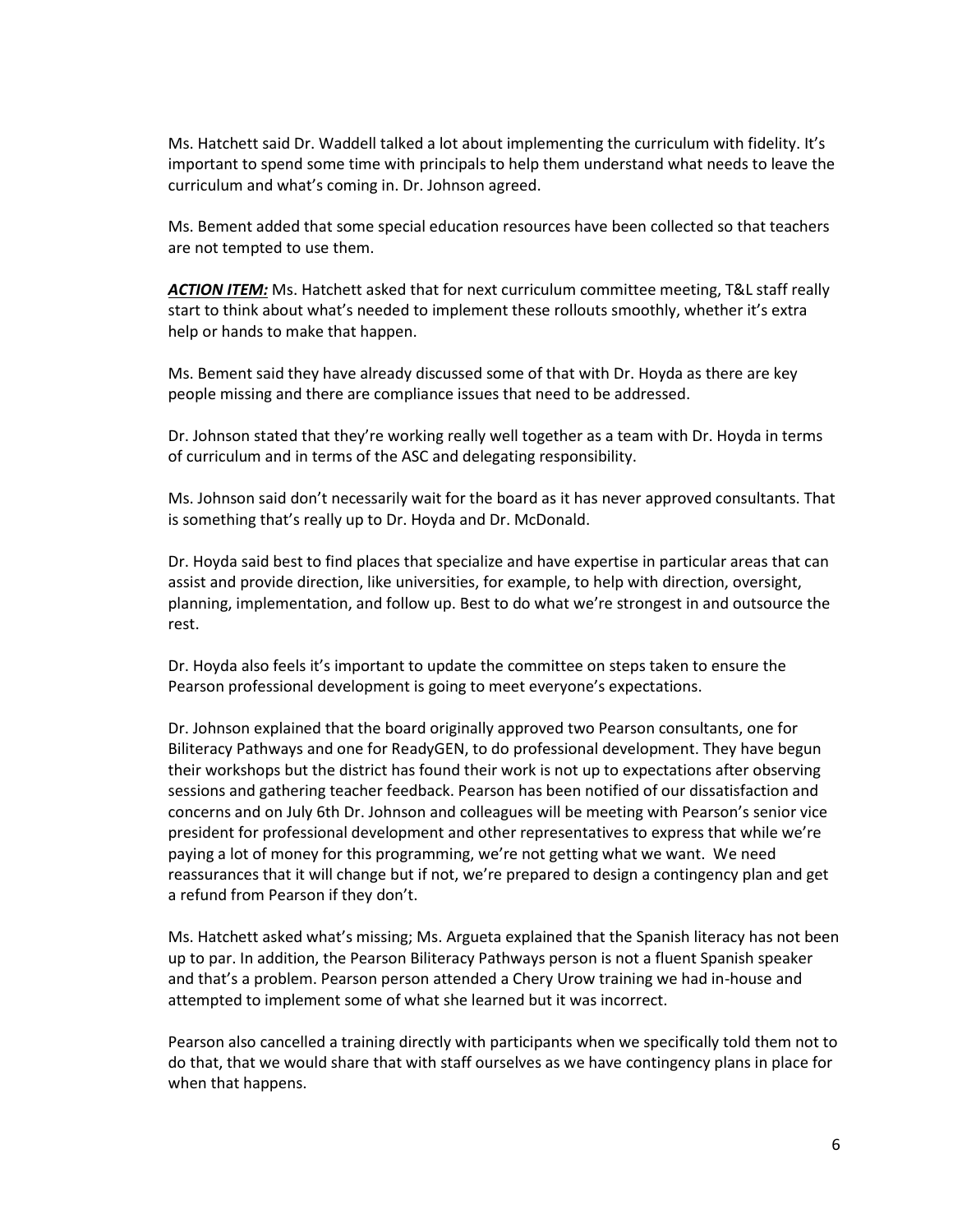Ms. Dalrymple added that basic professionalism of presenters was lacking; for example, not having copies made and asking her to do it at 7:45 a.m. for an 8:00 session, eating while presenting, negative disposition, appearance.

Dr. Johnson said she's been disappointed with it all but the straw that broke the camel's back was the cancellation of a session on Friday because they just didn't get the workshop done in time. It was neither professional nor acceptable.

Ms. Dalrymple said the district pretty much told Pearson what the content of the PD workshops should include. She has devised feedback evaluations for teachers based on those sessions but has had to do it last minute because that's when the materials have come to her from Pearson. So it's being done last minute and is very stressful.

Ms. Argueta said they spent 45 minutes with the cancelled group on Friday to soothe any ruffled feathers and make them feel okay as well as going over the material. They felt it was important to do that.

Ms. Johnson asked where at with ACCESS? Ms. Argueta said about 700 kids have exited in the past year, roughly the same as last year. In the move to biliteracy and dual language, we'll want to focus on language growth – want students to have a strong foundation in both English and Spanish. This year, 19 students have earned the seal of biliteracy, indicating proficiency in both languages, which will then be noted on transcripts and their diplomas.

Ms. Hatchett asked if students were English speakers who became fluent in Spanish or vice versa; Ms. Argueta explained they are Spanish speakers who became fluent in English.

Ms. Hatchett confirmed that dual language means every child entering the district is to be fluent in both English and Spanish when they leave the district. Ms. Argueta agreed. Ms. Hatchett said that because this is a predominantly Hispanic district, dual language is a benefit for our Englishspeaking students.

Ms. Argueta said there's a lot to dual language and would like to discuss more fully at a future curriculum committee meeting; Dr. Johnson said were thinking about focusing on it at the August meeting.

Ms. Hatchett asked with all the curriculum being implemented, is discussing dual language at next month's meeting too soon; Ms. Argueta assured her it's not too soon because the first year is lesson planning and implementation which has already begun.

Ms. Johnson asked how doing with bilingual teachers; Ms. Argueta said there are 19 vacancies; about seven teachers have left the district this year. District brought over 11 Spain recruits – one left for personal reasons in early October. Of the remaining ten, half are returning to Spain due to the tenure policy there, which Ms. Argueta was unaware of.

Ms. Johnson asked if vacancies will be filled; Ms. Argueta said it will be a struggle but the fact that the new contract is in place is good and once dual language is fully implemented, that will be an incentive.